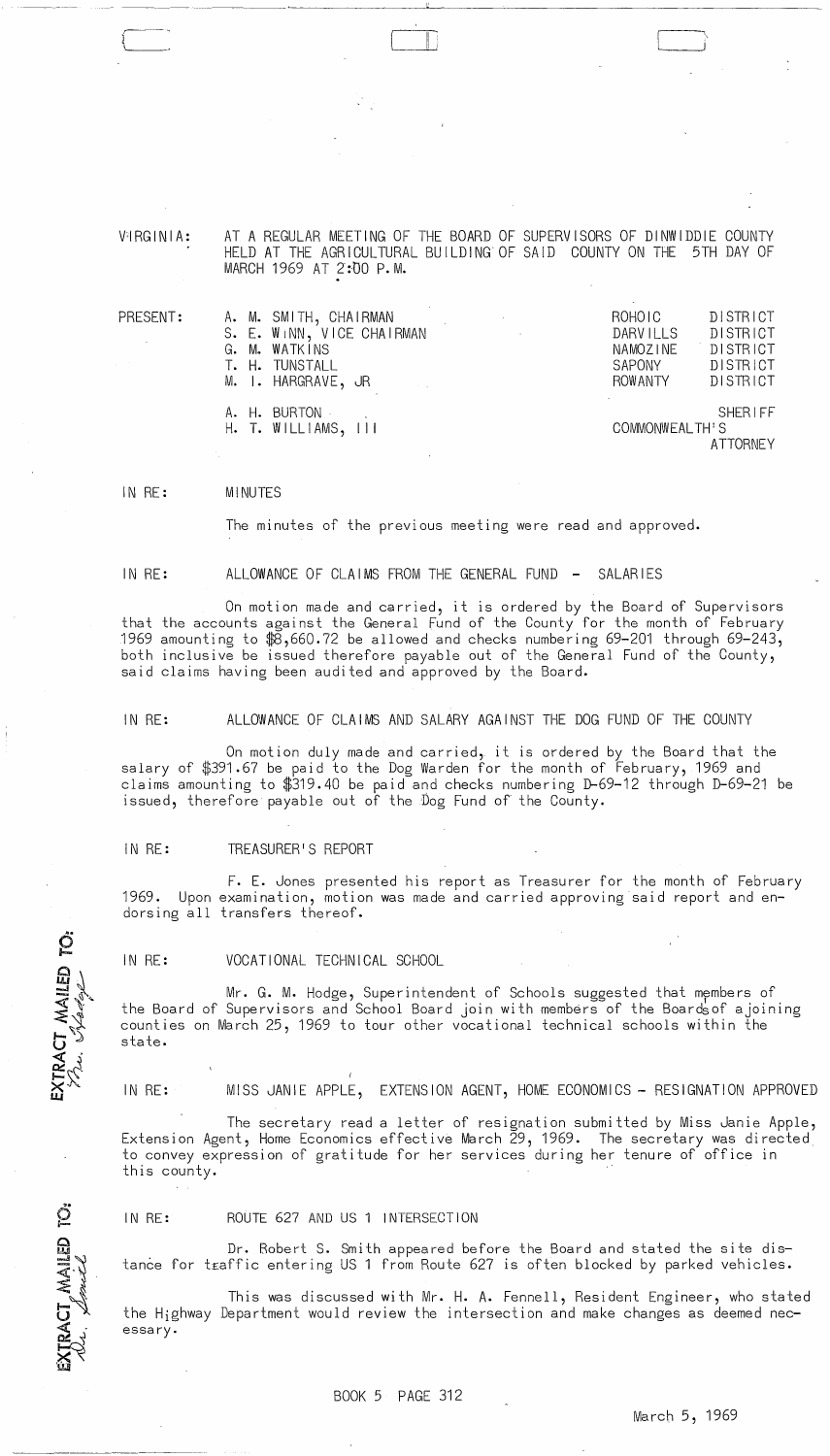IN RE: FOOD STAMP PROGRAM - 6 MONTH REPORT

Mrs. King B. Talley, Superintendent of Welfare stated the food stamp program appeared to be working satisfactorily and issued the following report:

187 Applications processed

363 Participants

\$21,883.00 value of stamps distributed

\$9,244.25 cash received from participants

\$12,638.75 value of bonus stamps issued.

\$520.00 cost to the County.

\$780.00 cost to the state and fede£al government.

 $\mathbb{R}^3$   $\mathbb{R}^3$   $\mathbb{R}^3$   $\mathbb{R}^3$   $\mathbb{R}^3$  alocal sales taxes returned to the County.

 $\sim$  $\Xi$ Q $^{\circ}$ 

g<br>2<br>2<br>2<br>2<br>2<br>2<br>2<br>2<br>2<br>2<br>1<br>2<br>1<br>

 $\frac{1}{2}$ 

 $\frac{1}{2}$ 

 $(1)$ ~., a, a, ~

 $\bigcup_{i=1}^{n}$ 

 $\sim$  $\sum_{i=1}^{n}$ 

AIKA'<br>...

 $\ddot{\mathcal{Q}}$ 

<sup>~</sup>I:. <sup>~</sup>;: t,. .• : <sup>~</sup> **"""GIl** :"\_; \_ <sup>~</sup> md ~ f" I

 $\frac{1}{2}$ ...  $\frac{1}{2}$ ...  $\mathbf{u}$  ,  $\mathbf{v}$ ,.J.

**...... tfo'**  e

 $\widetilde{\Xi}\not\sim$  $\mathbb{C} \subset \mathbb{C}$  $\sum_{i=1}^n$ 

~j

-.. ~  $\mathbf{\mathfrak{S}}$ o  $\leq$ ~~lj  $\leq$  1  $\mathcal{L}^r$ 

 $\sum_{k=1}^{\infty}$ I!.!m

.,:.,~

 $\mathcal{L} = \bigotimes_{i=1}^{n}$  IN RE: ROUTE 628 - RECOMMENDATION FOR IMPROVEMENT

The Board having discussed previously with residents of Route 628 and the Highway Department proposed changes to relocate certain portions of this secondary route discussed same at length again.

Upon motion of Mr. Watkins, seconded by Mr. Winn and carried this Board hereby request the Highway Department to consider improving and surface treating Route 628 from 460 to Route 689 during the next budget year.

IN RE: RELOCATION - U S 460

TheSBoard having previously discussed with the Highway Department their preliminiary plans to relocate US 460 from Poole Siding to a point east of Midway School discussed this subject at length again.

 $\mathbb{F} \longrightarrow_{\mathbb{F}} \mathbb{F}$  $\mathbb{Z}\times$ Upon motion of Mr. Watkins, seconded by Mr. Tunstall and unanimously carried, this Board concurs with the general plan of the Highway Department to relocate 460 between the above points and request the Highway Department to restudy and/or redesign the location of both the major highway and effected secondary roads to reduce property damage as much as possible. It is the intention of- this Board to issue conditional approval of the plans subject to continued study and further reports to this Board.

IN RE: ROUTE 699 - REQUEST IMPROVEMENT TO

Mr. Glendon Watkins appeared before the Board and requested continued improvements to and surface treatment of Route 699 between 611 and 708 as requested by a petition submitted December 1, 1965. This request was referred to the Highway Department.

## IN RE: LIBRARY COMMITTEE REPORT

The committee appointed to study establishment of a county library system reported several meetings had been held and the committee reports no state funds are available to establish a county library. The committee further recommended the high school library not be considered as a solution to the county's library needs. The committee request that permission be granted to contact the City of Petersburg and secure information concerning establishing a regional library in conjunction with the city or join with the city by contract to use their existing facilities. Mr. Smith advised the committee already had this authority. Mr. Tunstall, Chairman of the library committee stated Miss Ann Galusha has joined the committee.

-."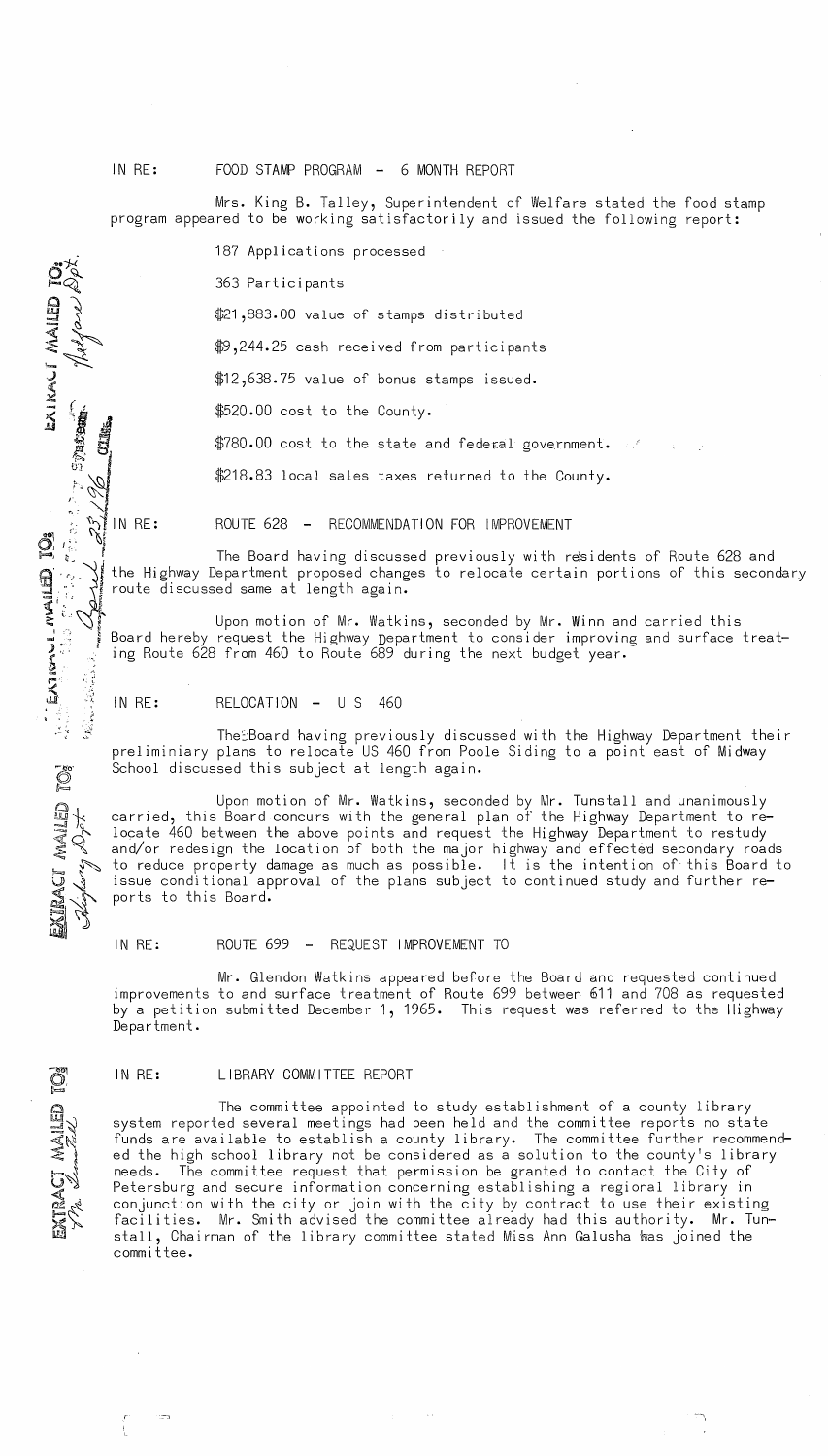# IN RE: LEASE FOR LANDFILL SITE - APPROVED

--------\_.- ---~-----

There was presented to the Board a lease proposing that a 5 acre tract located on the access road east of 85 at Route 1 be utilized as a county landfill, such land being leased to the County by James A. and Henrietta **L.** Musgrove at a lease price of \$110 per year for 10 years.

 $\sqcup$ 

Mr. Hargrave moved the chairman be authorized to execute said lease. Mr. Winn seconded. Motion was unanimously carried.

### IN RE: INSURANCE - NEW JAIL FACILITY

The secretary informed the Board that as construction of the new jail facility continues that a builders risk insurance policy should be purchased.

Upon motion of Mr. Hargrave, seconded by Mr. Winn and carried, the secretary was directed to purchase a builders risk policy with amounts increasing as construction progresses and report back.

### IN RE: STREET LIGHTS - DUNEDIN APARTMENTS - APPROVED

Upon recommendation of the executive secretary and upon motion of Mr. Hargrave seconded by Mr. Winn and carried, the installation of 7-3300 lumen mercury vapor street lights and 1 - 2500 lumen street light were approved to be located in the Dunedin Apartment area. (On the above motion Mr. Hargrave,Mr. Winn, Mr. Tunstall and Mr. Smith voted "aye", Mr. Watkins "no").

IN RE: COUNTY TAGS - DINWIDDIE COUNTY AMBULANCE AND RESCUE SQUAD

Upon request of the Dinwiddie County Ambulance and Rescue Squad and upon motion of Mr. Winn, seconded by Mr. Tunstall and carried, the board approved issuing free 1969 county tags to volunteer members of the Dinwiddie County Ambulance and Rescue Squad, not to exceed 40.

EXTRACT MAILED TO:<br>Juled Dy

## IN RE: HEALTH DEPARTMENT BUDGET - APPROVED

The 1969-70 Health Department budget in the amount of \$10,124.50 was presented for approval. This amount being 22,374% of the proposed expenditures of the Dinwiddie County Health Department.

Upon motion of Mr. Watkins, seconded by Mr. Winn and carried this amount was approved and ordered included in the preparation of the county's general opera-<br>tional budget.

# IN RE: J. E. BOWLES - APPLICATION FOR RENEWAL OF SHOOTING RANGE PERMIT **INTRODUCED**

Mr. J.  $E$ . Bowles presented an application to renew the permit issued March 20, 1968 to operate a rifle range on the land of J. E. Williamson near Route  $#693.$  Application for the permit was received by the Board and ordered filed for  $\stackrel{\ldots}{\text{const}}$  consideration not less than 28 days later as required by the ordinance adopted to control the construction and operation of rifle, pistol and shotgun ranges.

## BOOK 5 PAGE 313